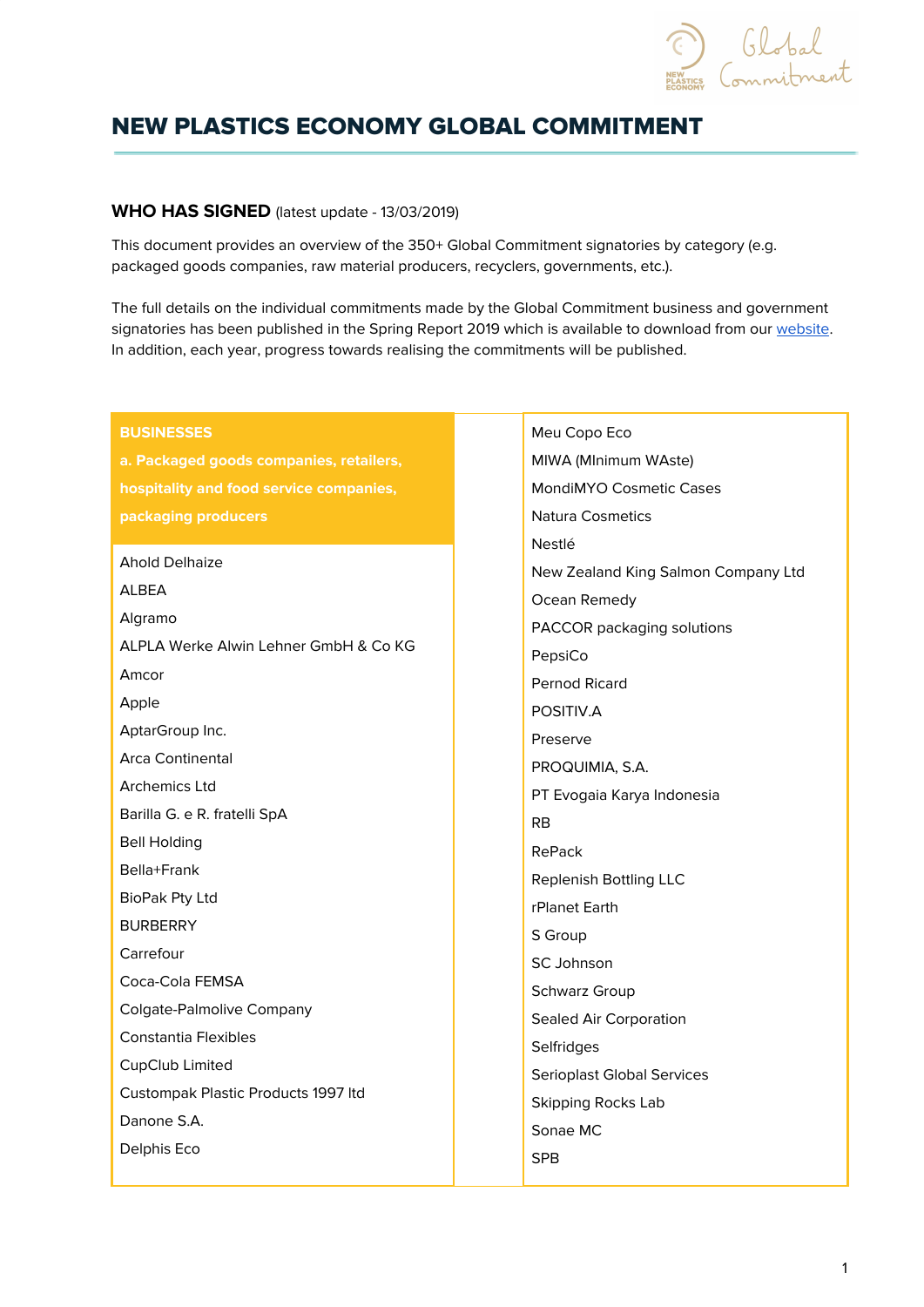Global<br>Commitment

| Detmold Group                     | Spinloc        |
|-----------------------------------|----------------|
| Diageo                            | Splosh         |
| Dynapack Asia                     | Stanley        |
| Earthwise Group Ltd               | Stella N       |
| Ecopod                            | Superd         |
| ecostore                          | Swire E        |
| Envases Universales de México     | Target         |
| Essity AB                         | <b>TC Trar</b> |
| <b>EXCELRISE</b>                  | Termoe         |
| FrieslandCampina Nederland B.V.   | Tetra P        |
| Futamura Group                    | The Be         |
| <b>GANNI</b>                      | The Bic        |
| gDiapers                          | The Co         |
| Greco & Guerreiro                 | The Ma         |
| Greiner AG                        | LLC.           |
| H&M Group                         | Unileve        |
| Henkel AG & Co. KGaA              | ValGro         |
| Hi-Cone                           | Walmar         |
| <b>INDITEX</b>                    | Werner         |
| innocent drinks                   | <b>Woolw</b>   |
| Internet Fusion Group             | Zero W         |
| <b>IWC Schaffhausen</b>           |                |
| Johnson and Johnson Consumer Inc. |                |
| Kellogg Company                   |                |
| Kesko Corporation                 |                |
| Koepala Packaging Ltd.            |                |
| L'OCCITANE en Provence            |                |
| L'Oréal                           |                |
| Life Without Plastic              |                |
| Logoplaste                        |                |
| Loliware                          |                |
| Marks and Spencer plc             |                |
| Mars, Incorporated                |                |
| Matrix APA (UK) Ltd.              |                |
| McCormick & Company Inc.          |                |
| Melco Resorts & Entertainment     |                |
| <b>METRO AG</b>                   |                |
|                                   |                |

 $2k$ Ltd. Black & Decker McCartney dry Plc Beverages Ltd Corporation nscontinental encogibles, SA de CV Pak etter Packaging Co. o-D Company Ltd oca-Cola Company ake-Cup Brand Make-Cup Concepts er  $up$ rt Inc. & Mertz GmbH orths Holdings Limited aste Shop Moscow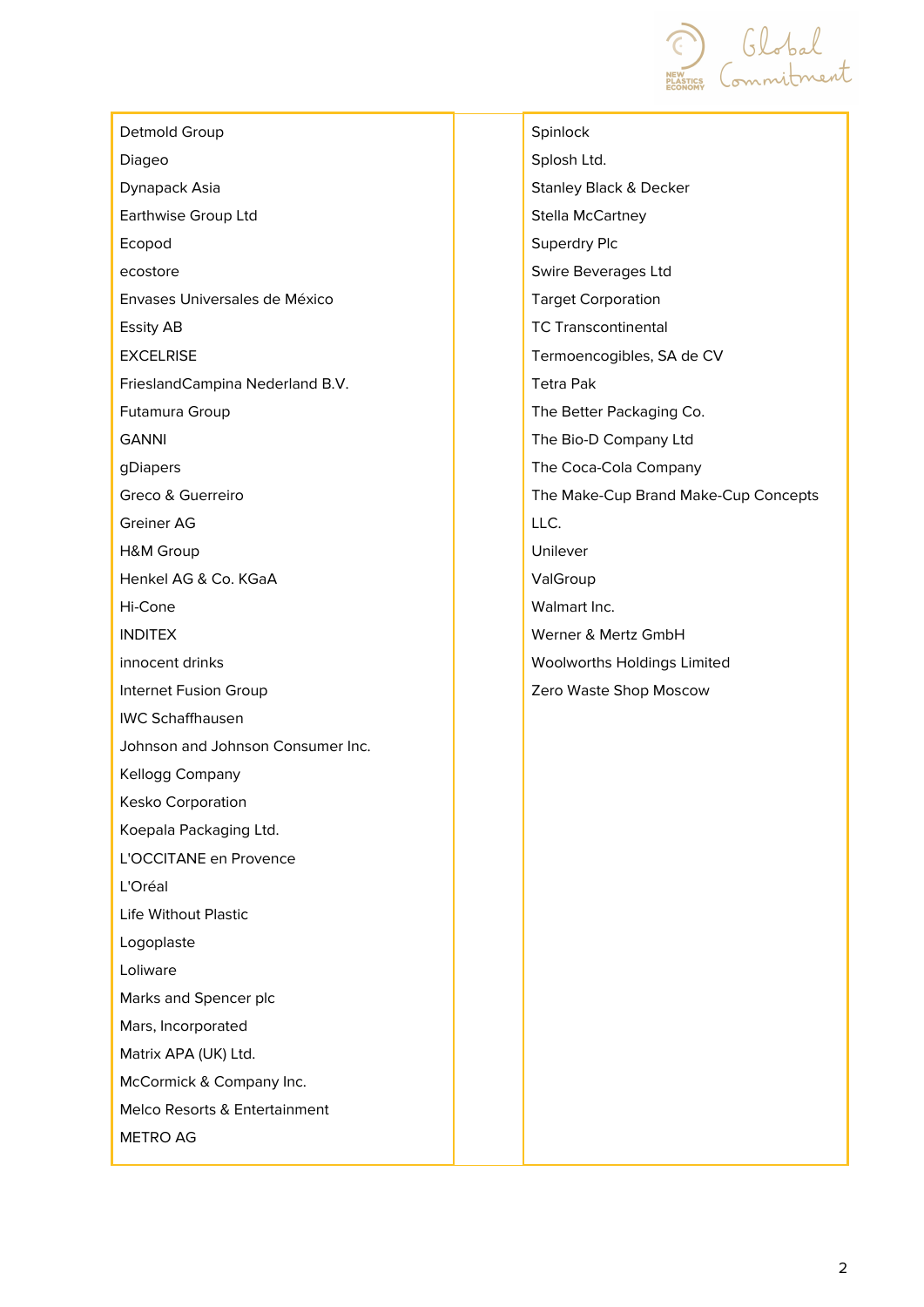

#### **b. Raw material producers d. Durable goods producers** Aquapak Polymers Limited Borealis AG **Carbiolice** Ecovative Full Cycle Bioplastics Indorama Ventures Public Company Limited mobius NatureWorks Novamont SpA Origin Materials Plasticos Compuestos S.A. Rodenburg Biopolymers Vita BioEnergia ltda ECOPIXEL Ernesto São Simão Lda. HP Inc. Mobike Philips Riversimple Movement Ltd Schneider Electric Upp! UpCycling Plastic BV Wraptie International Ltd.

## **c. Collection, sorting and recycling industry e. Investors**

#### APK AG

Boomera CarbonLITE Recycling Cedo CSSA (Canadian Stewardship Services Alliance Inc.) Cumapol BV Ecoiberia Reciclados Ibericos SA EGF - Environment Global Facilities Encorp Pacific (Canada) Hera Group INCOM RECYCLE Co., Ltd. Beijing Industria Mexicana de Reciclaje S.A. de C.V. LIPOR - Intermunicipal Waste Management of Greater Porto, Portugal Loop Industries Mr. Green Africa PetStar Plastic Bank Recycling Corporation Plastic Energy Re-Poly, Evertrak, QRS RecycleGO LLC Recycling Technologies Rubicon Global Suez TOMRA Systems ASA **TriCiclos** Veolia Waste Ventures India Pvt. Ltd. Waste4Change Worn Again Technologies

Althelia Sustainable Ocean Fund Closed Loop Partners Creolus Fifth Season Ventures FORWARD.one Venture Capital for Hardware Ultra Capital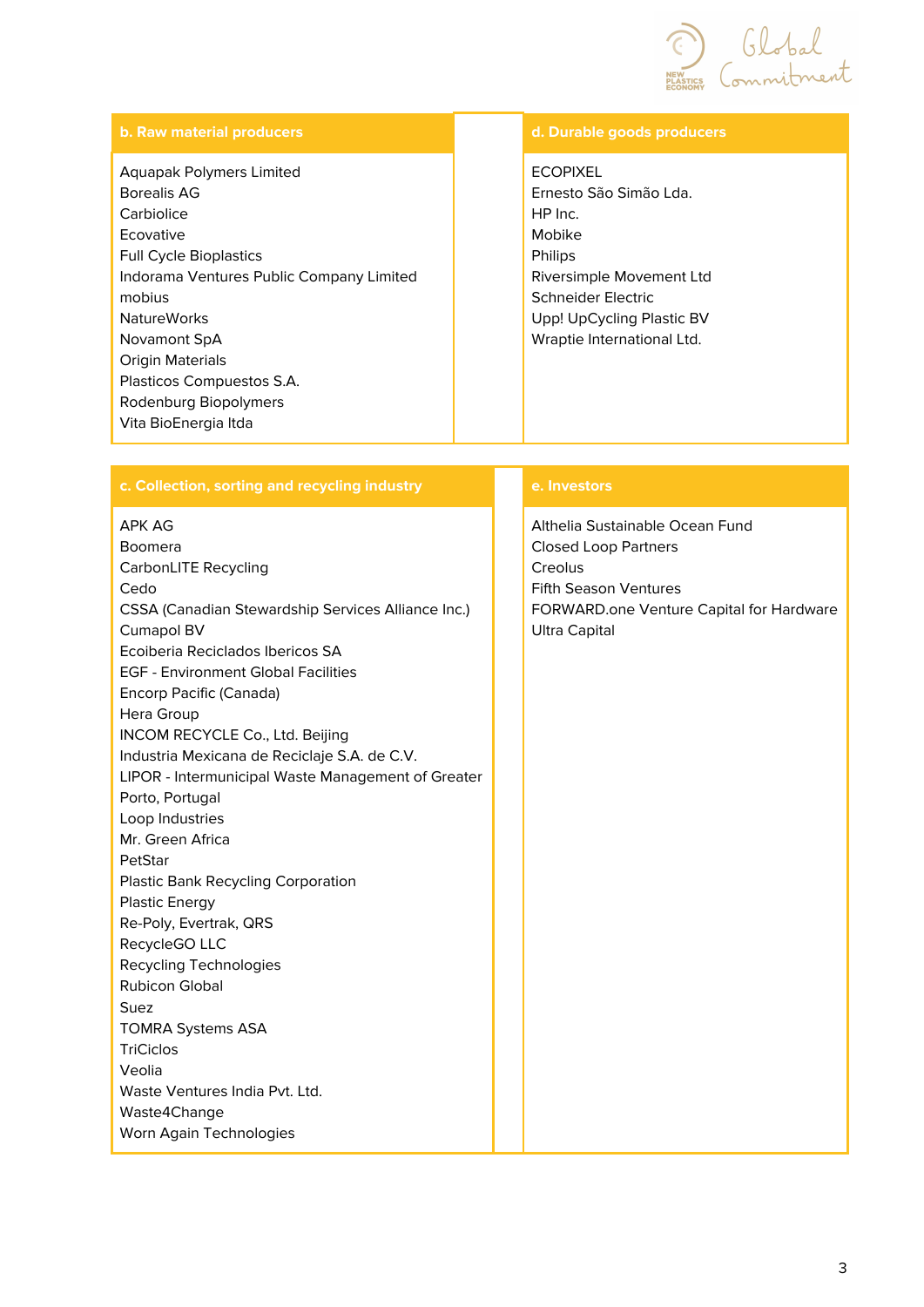Elobal<br>Entre Commitment

## **f. Suppliers to the packaging industry**

Brightplus Oy Digimarc Corporation ENGEL Austria GmbH Husky Injection Molding Systems Ltd. James Cropper PLC Loop Stora Enso **TerraCycle** UPM Raflatac Verstraete in mould labels

### **Governments and Cities**

City of Austin

Environment Department, Ministry of

Environment, Energy and Climate Change,

Republic of Seychelles

Government of Chile

Government of Grenada

Government of Rwanda

Ministry for the Environment - New Zealand

Ministry of Environment and Energy Transition -

Portugal

Ministry of the Environment - Peru

Scottish Government

The City of Copenhagen

The Government of France

The Government of the United Kingdom

The Walloon Government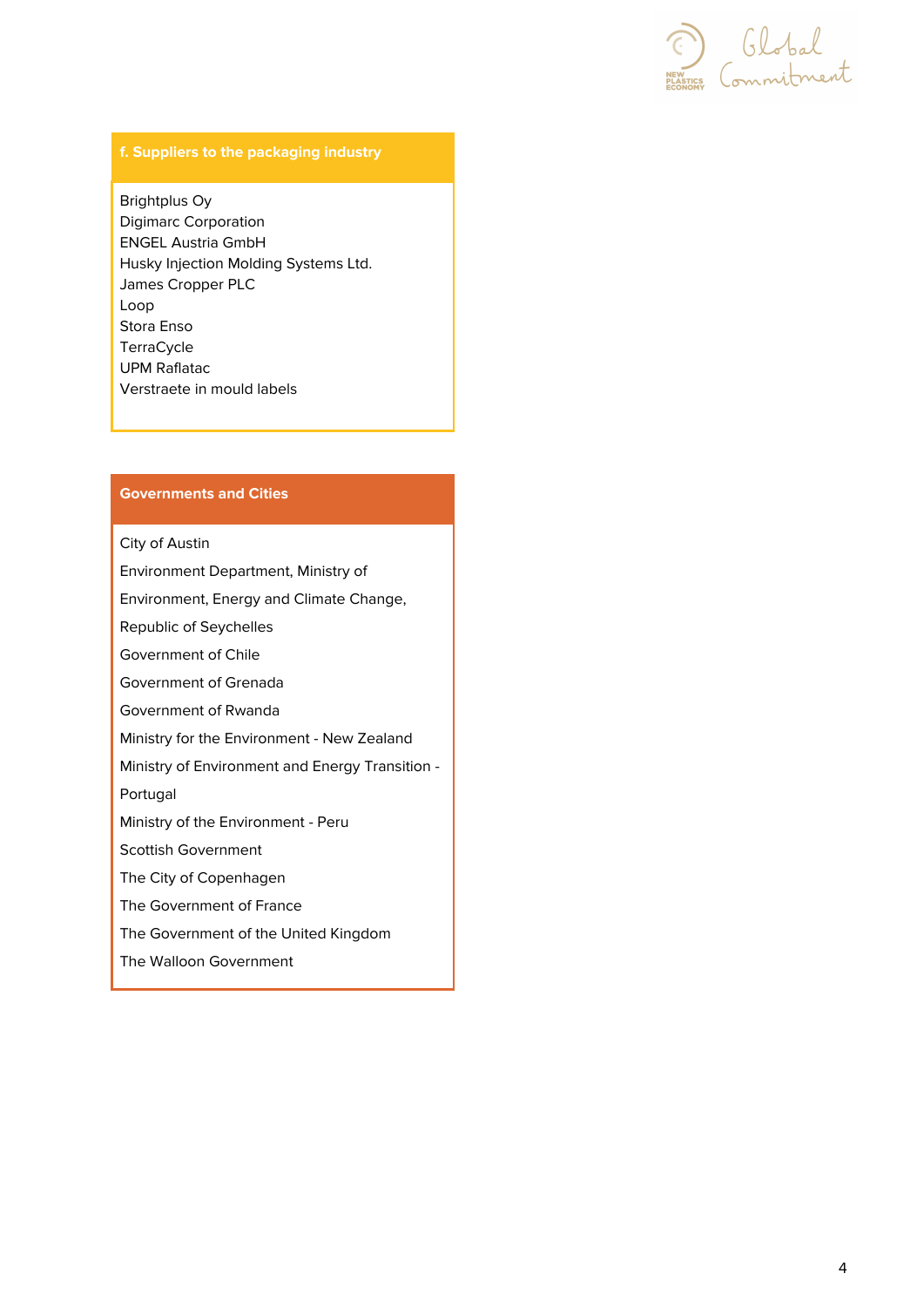

#### **Endorsers** NorthEdge Capital

A.I.S.E. actiam Adrian Dominican Sisters, Portfolio Advisory Board Afeka Institute of Circular Engineering and Economy AGMPM (Association of the Greek Manufacturers of Packaging & Materials) ANIPAC APLM - Portuguese Marine Litter Association Arup As You Sow Asia Pacific Waste Consultants (APWC) Asociación Nacional de la Industria Quimica A.C. (ANIQ) Associação para as Ciências do Mar - APCM Atalay Atasu Avespa Bangor University Berkeley Center for Green Chemistry bioMASON, Inc. Bioproducts Discovery and Development Centre (BDDC), University of Guelph, Ontario, Canada BMO Global Asset Management (EMEA) BNP Paribas Asset Management Boston Common Asset Management Brunel Pension Partnership Ltd Burberry Material Futures Research Group from the Royal College of Art Business in the Community C40 Cities Climate Leadership Group Californians Against Waste Calouste Gulbenkian Foundation

Ocean Plastic Solutions Network at Imperial College London Oceanographic Institute, Prince Albert I of Monaco Foundation Okena Serviços Ambientais Oliver Wyman Open Systems Lab (formerly registered as Wikihouse Foundation) Openbare Vlaamse Afval Maatschappij OVAM PA Consulting Plant Based Product Council Plant Chicago Plastic Collective Plastic Odyssey Plastics Forming Enterprises, LLC Plastics Recyclers Europe Prince Albert II of Monaco Foundation Prof. Claudio Zara, Department of Finance, Bocconi University Prof. Richard C. Thompson OBE Professor Ioannis Ioannou Provenance **Quantis** Ramani Narayan, MSU University Distinguished Professor Rathbone Greenbank Investments Ravensbourne University London - Fashion Department Rediscovery Centre rePurpose Global Reusable Packaging Association Robeco Robert Lochhead, Professor and Director Emeritus of Polymer Science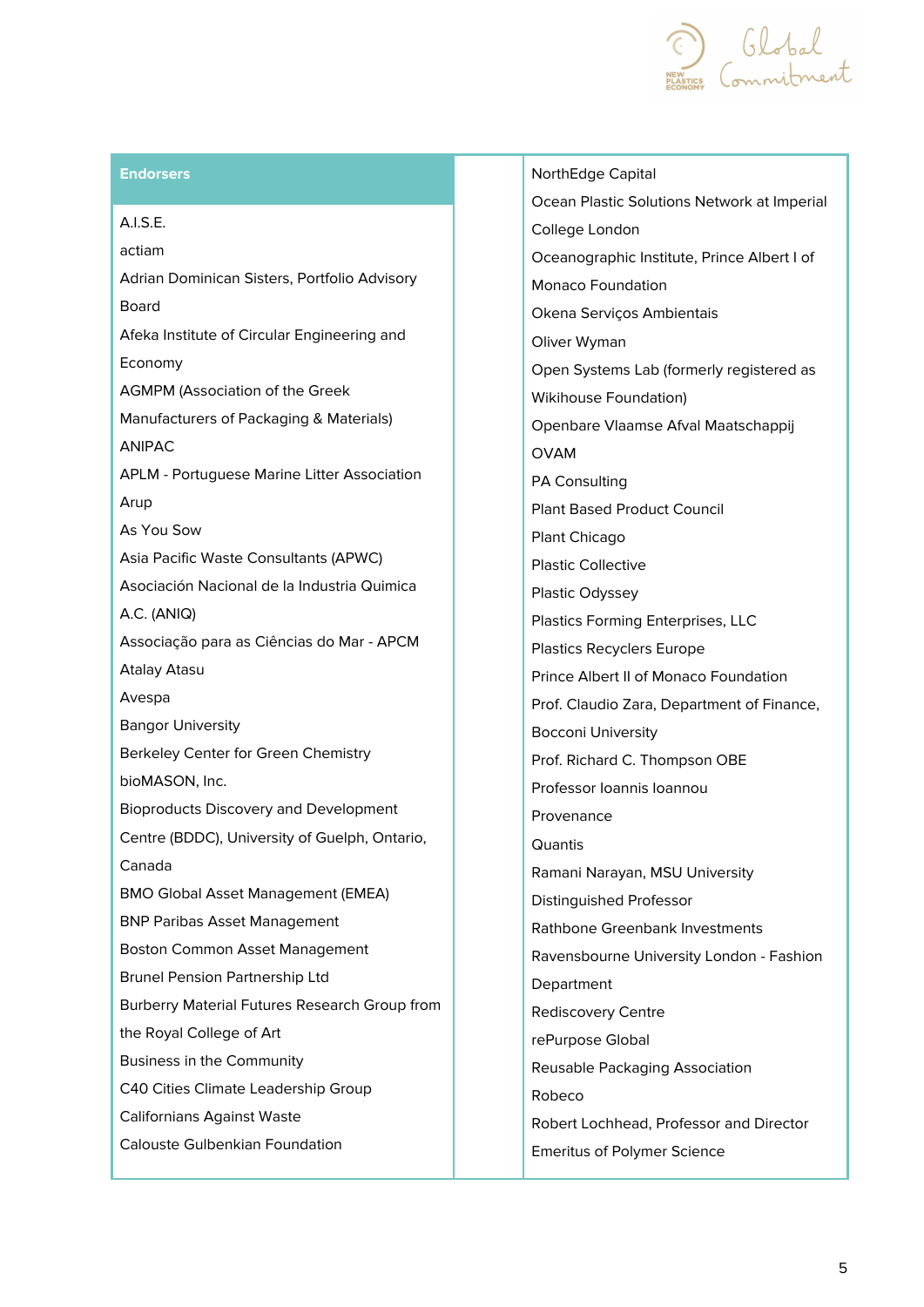

| <b>CAPTURE</b>                                 |  |
|------------------------------------------------|--|
| CBPAK Tecnologia S/A                           |  |
| <b>CEFLEX</b>                                  |  |
| China Plastics REcycling Association of CRRA   |  |
| China Plastics Recycling Reuse and Association |  |
| Circular Economy Initiative at KTH Royal       |  |
| Institute of Technology (CE@KTH)               |  |
| Circular Economy Innovation Centre - USP       |  |
| Circular Economy Japan                         |  |
| Circular Economy Leadership Coalition          |  |
| Circular Sweden                                |  |
| <b>Circularity Capital LLP</b>                 |  |
| Circulate Capital                              |  |
| Circulo Verde                                  |  |
| Clarmondial                                    |  |
| Clearning and Hygiene Suppliers Association    |  |
| <b>Coast Impact Fund</b>                       |  |
| College of Design and Innovation, Tongji       |  |
| University                                     |  |
| Congregation of St. Joseph                     |  |
| <b>Core Capital Management LLC</b>             |  |
| <b>Core Refiners Association</b>               |  |
| Daughters of Charity, Province of St. Louise   |  |
| Department of Economics and Management -       |  |
| Dipartimento di Scienze Economiche e           |  |
| Aziendali, University of Pavia                 |  |
| <b>Dignity Health</b>                          |  |
| Dr Girma Zawdie                                |  |
| Dr. Alysia Garmulewicz, Professor, Universidad |  |
| de Santiago de Chile                           |  |
| Dr. Carson Meredith                            |  |
| Dragon Rouge Limited                           |  |
| Earthwatch Institute                           |  |
| <b>ECOCE</b>                                   |  |
| ECOGESTUS, Waste Management Ltd                |  |
| Ecosurety                                      |  |
| <b>Elemental Impact</b>                        |  |
|                                                |  |

Royal Society of Chemistry SAMBITO Sarasin & Partners School of Management - Politecnico di Milano Searious Business Shanghai Rendu Ocean NPO Development Center SIRQLR Sistema B International Sky Group Skyroom London Ltd Smart Waste Portugal - Business Development Network Solid Waste Association of North America Sostenibilidad 3Rs&Es South Pole SUST4IN Sustainable Business Network Svensk Plastindustriförening (SPIF) SYSTEMIQ The Association of Plastic Recyclers The Club of Rome The Consumer Goods Forum The Faculty of Entrepreneurship & Innovation - VIA University College The Finnish Innovation Fund SITRA The Global Environment Facility The Grameen Creative Lab The Green Earth The Institute for the Study of Science and Technology, National University of Quilmes (IESCT-UNQ) of Argentina The Ocean Race The Renewal Workshop The RSA The Schmidt Family Foundation Think Beyond Plastic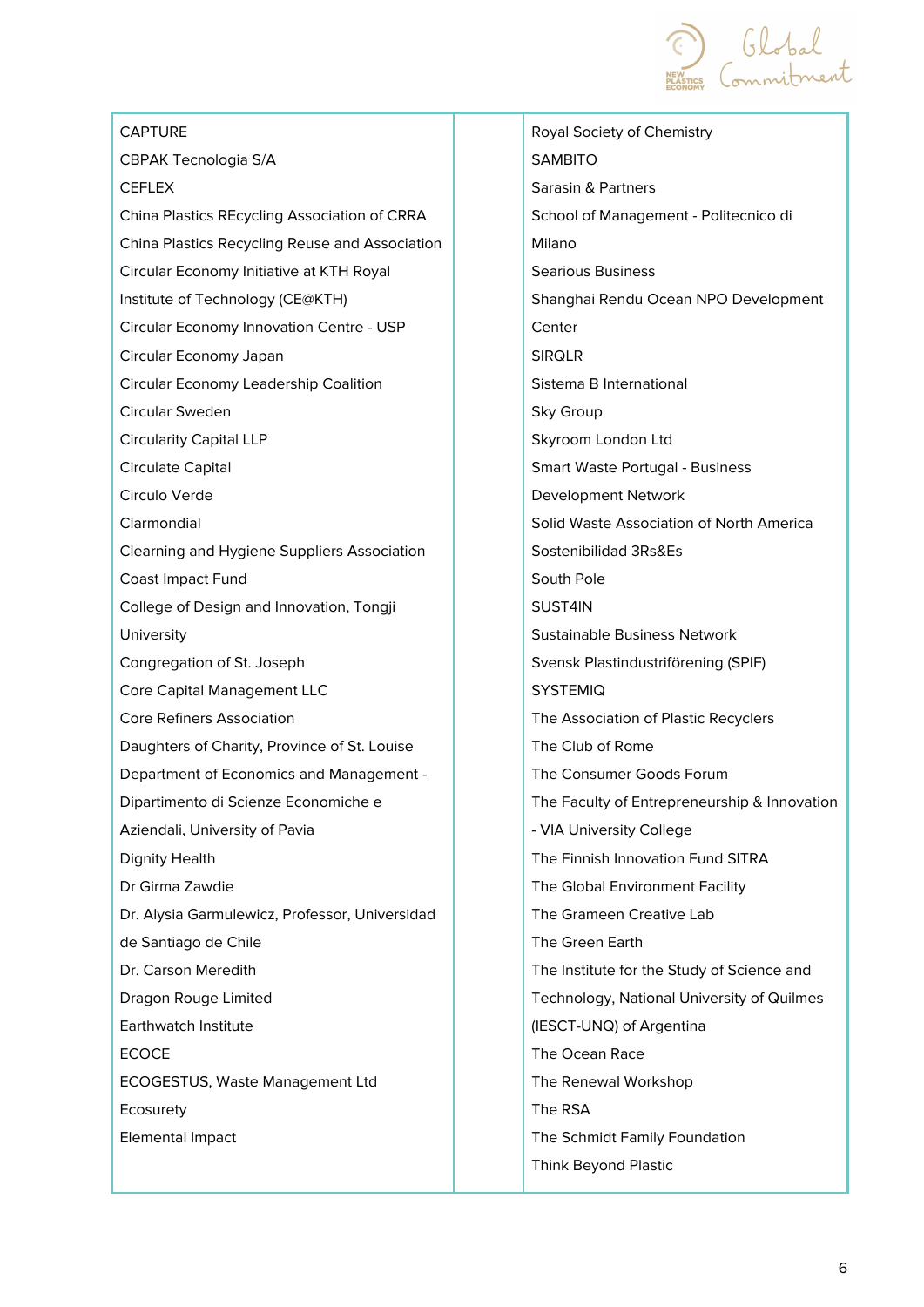

ELISAVA Barcelona School of Design and Engineering Enviro Pride EPRO European Plastics Recycling and Recovery Organisation ESG Portfolio Management Etica Sgr - Responsible Investments European Investment Bank European Recycling Industries' Confederation (EuRIC) Excess Materials Exchange Exchange 4 Change Brasil Faculty of Management, Law and Social Sciences, University of Bradford Flexible Packaging Europe FoodDrinkEurope Footprints Africa Foundation Recycol Fundacion Latinoamerica Verde GES International AB Granta Design GreenBiz Group Inc. GreenBlue and the Sustainable Packaging Coalition (SPC) GRID-Arendal Hermes EOS High Speed Sustainable Manufacturing Institute (HSSMI) Indonesian Waste Platform ING Insper Instituto de Ensino e Pesquisa Institut für Kunststofftechnik Institute for Integrated Quality Design (IQD), Johannes Kepler University Linz (JKU) Institute of Development Studies, University of **Sussex** Institute of Technology Tralee Instituto Italiano di Tecnologia

**Topolytics** Trillium Asset Management Trilogy Global Advisors, LP UCL Universidade de Trás-os-Montes e Alto Douro Universiteit Gent University of Edinburgh University of Northumbria, Newcastle University of Portsmouth Vert Asset Management Warner Babcock Institute for Green **Chemistry** Water Unite World Economic Forum **WRAP** WWF ZigZag Global  $π<sup>3</sup>=Plastic Pollution Prevention$